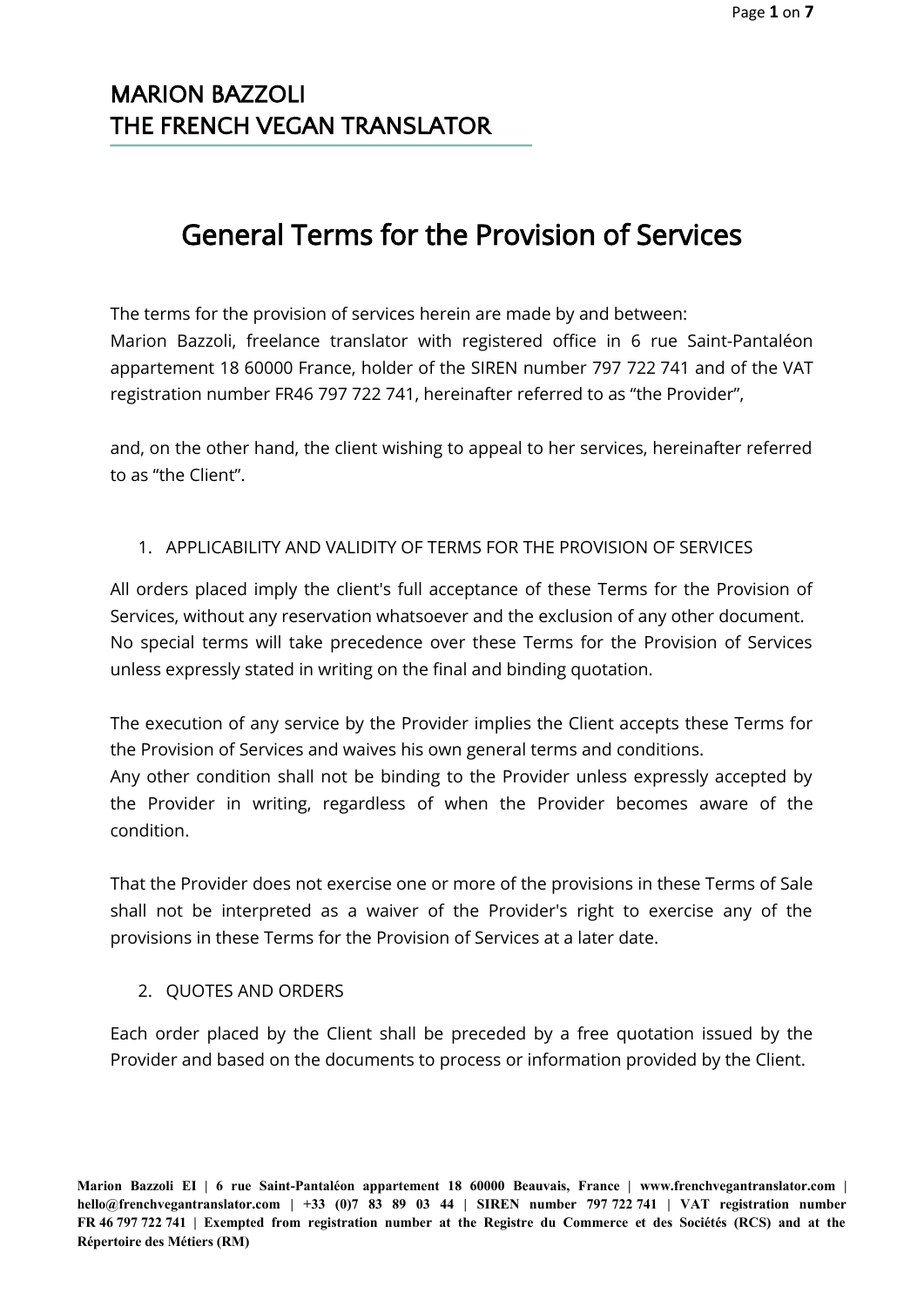The quotation the Provider sends to the Client by email shall include:

- The number of words to be translated;
- The language pair;
- The delivery time (the delivery date will depend on the date of confirmation by the Client);
- The format of the processed document;
- Any surcharges (cf. hereunder).

Surcharges may be applied in the following cases:

- desktop publishing (DTP);
- non editable original files (such as PDF files or handwritten files);
- urgent service (less than 24 hours) or service that needs to be done during the weekend or a public holiday.

In case of short documents (300 words or less), a minimum rate of 60€ (potential surcharges not included) will apply.

To confirm an order, the Client must return the unaltered quotation with his written approval and signature to the Provider or express his clear acceptance by electronic mail. If the Provider does not receive the order confirmation, she reserves the right not to start working on the concerned project.

If confirmation of the order is not received within one (1) month as from the date when the Provider sent the quote, the quotation shall be considered null and void.

The Provider reserves the right, after informing the Client, to charge an additional fee and/or not to adhere to the delivery date in the following cases:

• Modification or addition of documents by the Client after the initial quotation was prepared by the Provider;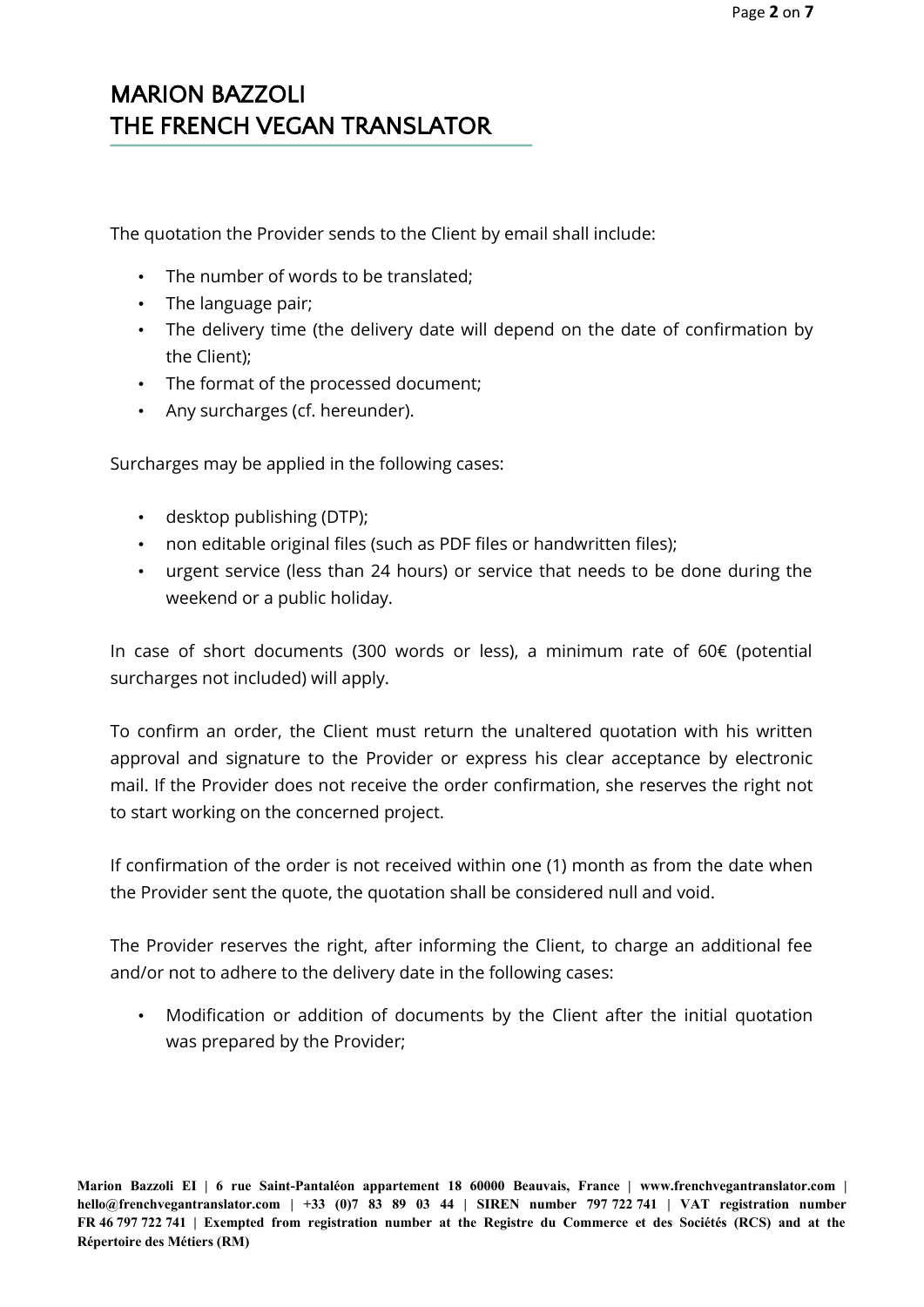- Modification or addition of services by the Client after the initial quotation was prepared by the Provider;
- Absence of the document or documents when the Provider prepares the quotation.

In the absence of the Client's express acceptance of the new delivery and/or invoicing conditions, the Provider reserves the right not to commence work.

Unless otherwise stated on the quotation, costs incurred during the provision of services (travel, courier or postal fees, etc.) shall be borne by the Client.

Any decision to offer a discount is at the sole discretion of the Provider and only for the service to which they apply. Any discount offered to the Client shall not create a vested right concerning a future service.

### 3. PROOF

The Client agrees to consider e-mails, copies, and computer files as equivalent to the original and valid proof that the order was confirmed.

### 4. DEPOSITS

Any order exceeding Euro 1,000.00 excluding tax may be subject to a deposit, the amount of which shall be clearly stipulated in the quotation. In such a case, work shall begin only once the payment has been cleared.

### 5. DELIVERY

The Provider gives a delivery time in the quotation. The delivery date is the delivery time as from the date the Provider receives the Client's agreement of the quotation (for instance: the delivery time is estimated to be 4 days, the Client sends its agreement on January  $7<sup>th</sup>$ , thus the document will be delivered on Friday 11<sup>th</sup>). This date will be confirmed by the Provider after reception of this agreement.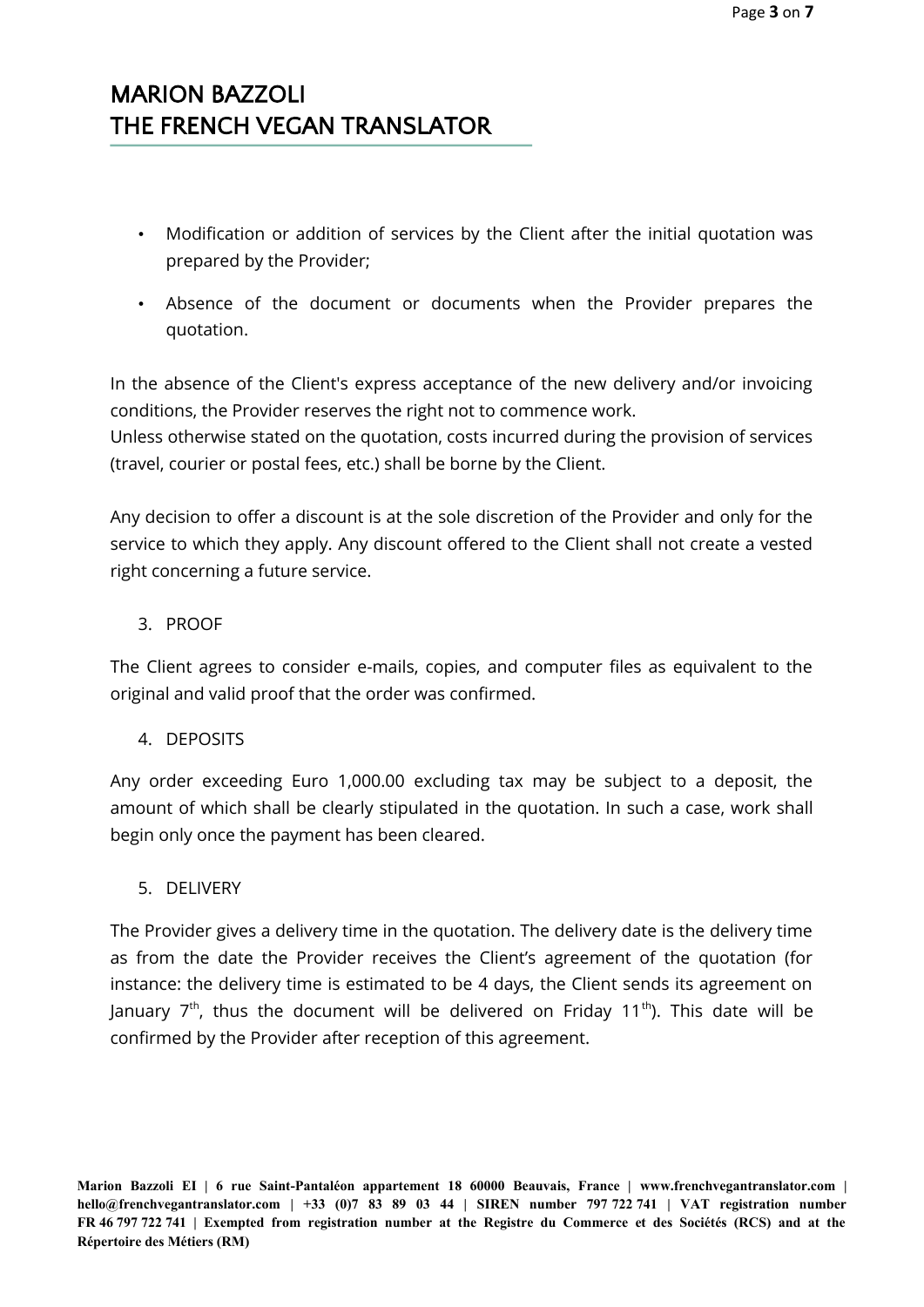#### 6. THE PROVIDER'S OBLIGATIONS

The Provider agrees to provide a translation that is as faithful as possible to the original and that complies with professional standards. She shall do everything possible to take information provided by the Client (glossaries, drawings, diagrams, abbreviations, etc.) into account, and to include them in the translation. The Provider shall not be held liable for any inconsistencies or ambiguities in the source text, the verification of the final text's technical coherence remaining the Client's sole responsibility.

The same goes with revision, proofreading, creation of a glossary or creation of guidelines.

### 7. THE CLIENT'S OBLIGATIONS

The Client shall provide the Provider with all of the texts to be processed and all of the technical information required to understand the text and, if necessary, the specific terminology required. If the Client fails to inform the Provider, the Provider shall not be held liable if the translation does not conform to the Client's standards or if delivery is late.

The client has 7 (seven) working days from the time the documents are received to inform the Provider in writing of any disagreement concerning the quality of the translation. Once this period has expired, the service shall be considered duly completed and no claims may be made. The Client agrees to consider electronic mail receipts as proof of delivery.

### 8. CONFIDENTIALITY

The Provider agrees to preserve the confidentiality of information she becomes aware of before, during, and after providing services. Original documents shall be returned to the Client upon simple request.

The Provider shall not be held liable in the event that information is intercepted or used by a third party during the transfer of data, especially on the Internet. Therefore, the Client must inform the Provider before the provision of services or at the time the order is placed of the means of transmission he would like the Provider to use as to ensure the confidentiality of any sensitive information.

**Marion Bazzoli EI | 6 rue Saint-Pantaléon appartement 18 60000 Beauvais, France | [www.frenchvegantranslator.com](http://www.frenchvegantranslator.com/) | hello@frenchvegantranslator.com | +33 (0)7 83 89 03 44 | SIREN number 797 722 741 | VAT registration number FR 46 797 722 741 | Exempted from registration number at the Registre du Commerce et des Sociétés (RCS) and at the Répertoire des Métiers (RM)**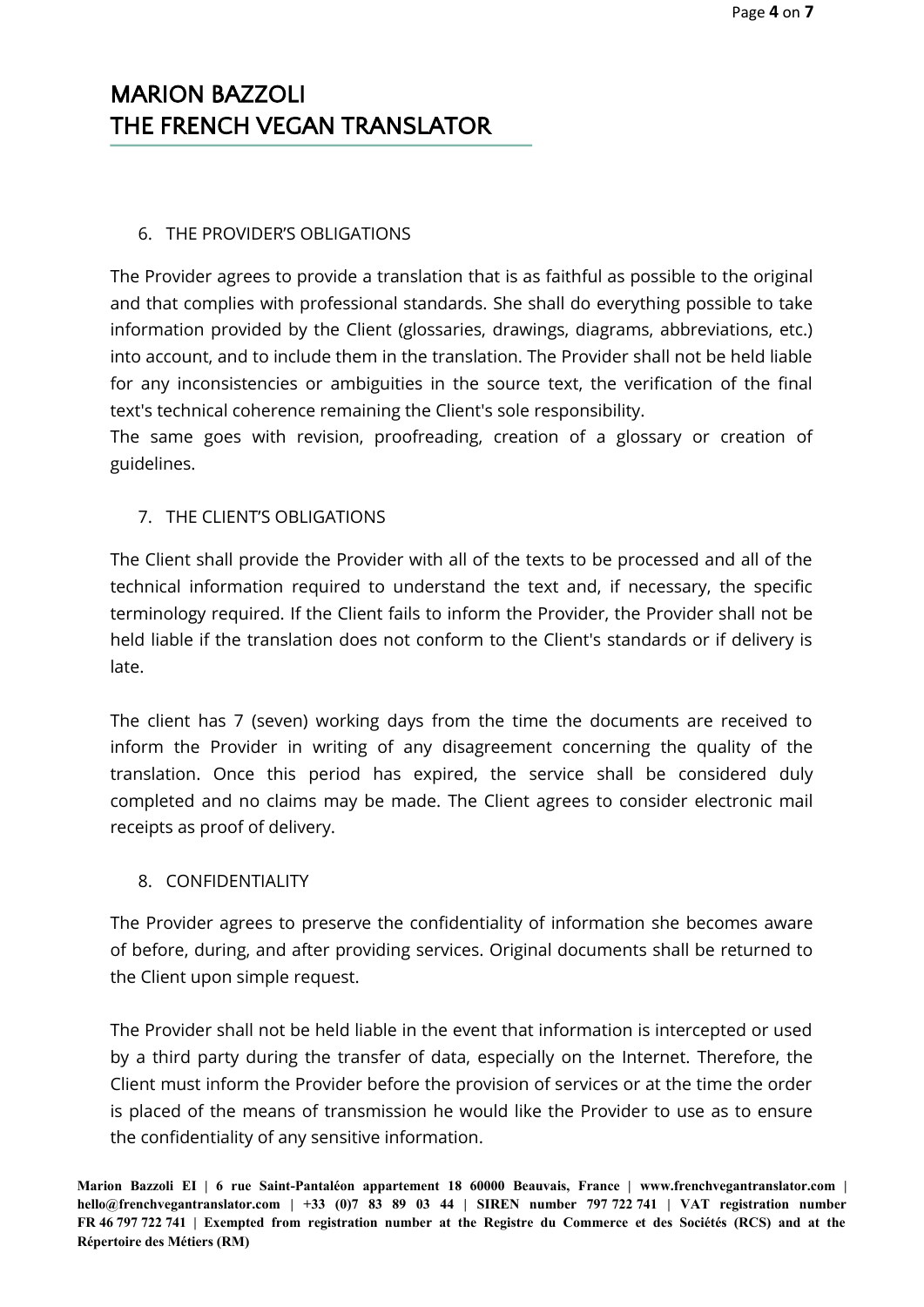### 9. FORMAT

The documents are delivered by electronic mail in the original format. Any other means of delivery or formats must be expressly agreed to by the parties and may result in additional fees.

### 10. RESPONSIBILITY

The liability of the Provider on any grounds whatsoever shall be limited to the invoiced value of the work.

Under no circumstances shall the Provider be held liable for claims related to nuances of style.

It is expressly agreed that delivery deadlines are provided for information only and that missed deadlines shall not be considered grounds for penalties. The Provider shall not be held liable for direct or indirect harm to the Client or a third party resulting from late delivery due to force majeure or electronic mail and other means of delivery.

### 11. CORRECTIONS AND PROOFREADING

In the event of disagreements about certain aspects of the service, the Provider reserves the right to correct these aspects in cooperation with the Client.

Unless otherwise specified in writing, all corrections will result in additional charges to be billed at the prevailing hourly rate.

### 12. PAYMENT

Unless otherwise mentioned on the quotation, payment in full to the Provider shall be made no later than 15 (fifteen) days from the date of invoice.

In the case of payments by Paypal or wire from abroad, all forex and banking fees will be specified on the quotation or be billed to the Client.

In the event of late payments, orders in progress can be unilaterally interrupted until full payment is received and the Client will be liable for a ten-percentage-point according to the prevailing base legal interest rate applied to the entire sum in question and a standard payment rate of Euro 40 for collection charges, without any formal notice being required, in accordance with article L.441-6 of the Code de commerce (French commercial code).

**Marion Bazzoli EI | 6 rue Saint-Pantaléon appartement 18 60000 Beauvais, France | [www.frenchvegantranslator.com](http://www.frenchvegantranslator.com/) | hello@frenchvegantranslator.com | +33 (0)7 83 89 03 44 | SIREN number 797 722 741 | VAT registration number FR 46 797 722 741 | Exempted from registration number at the Registre du Commerce et des Sociétés (RCS) and at the Répertoire des Métiers (RM)**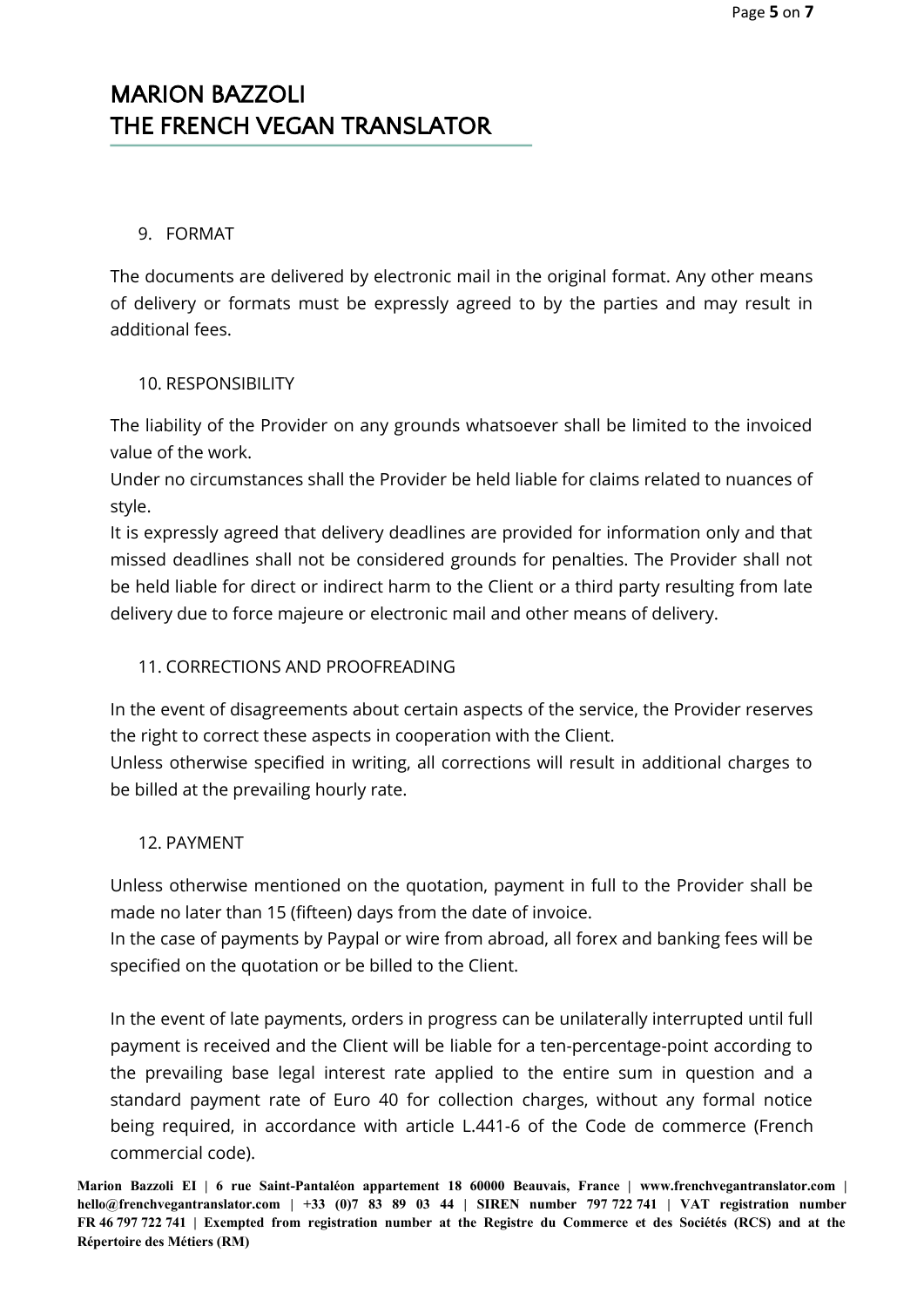### 13. COPYRIGHT

Before submitting a document to the Provider, the Client must ensure that he has the right to do so. Therefore, the Client must be the author of the original document or have obtained written permission to have the document processed from the party holding the copyrights to the document.

If these conditions have not been ensured by the Client, under no circumstances shall the Provider be held liable if all or a portion of the documents were to infringe on the rights of a third party or violate any applicable regulations. If this were to occur, the Client shall be held solely liable for any harm or financial consequences resulting from his negligence.

Furthermore, the Client acknowledges that the processed (translated, revised, proofread) document is a new document, whose copyright is jointly held by the author of the original document and the Provider.

Thus, the Client aknowledges the right to the Provider to reuse all or part of the translated content for commercial use (on her website, portfolio, etc.). The Provider commits not to disclose sensitive information and to always indicate the content's source (Client's website).

### 14. CANCELLATION

If work that is commissioned is subsequently cancelled after its start, for whatever reason and notified in writing by the Client to the Provider, the Client shall pay the Provider the full contract sum for the work completed and half (fifty percent) for the uncompleted work.

#### 15. COMPLAINTS AND DISPUTES

In the event of a complaint or dispute of any nature whatsoever, the Provider and the Client agree to attempt to settle the complaint or dispute amicably as follows.

As soon as the event from which the complaint or dispute arises, either party may refer the matter to the Arbitration Commission of the Société Française des Traducteurs (SFT) by registered letter with return receipt, sending a copy to the other party by registered letter with return receipt.

**Marion Bazzoli EI | 6 rue Saint-Pantaléon appartement 18 60000 Beauvais, France | [www.frenchvegantranslator.com](http://www.frenchvegantranslator.com/) | hello@frenchvegantranslator.com | +33 (0)7 83 89 03 44 | SIREN number 797 722 741 | VAT registration number FR 46 797 722 741 | Exempted from registration number at the Registre du Commerce et des Sociétés (RCS) and at the Répertoire des Métiers (RM)**